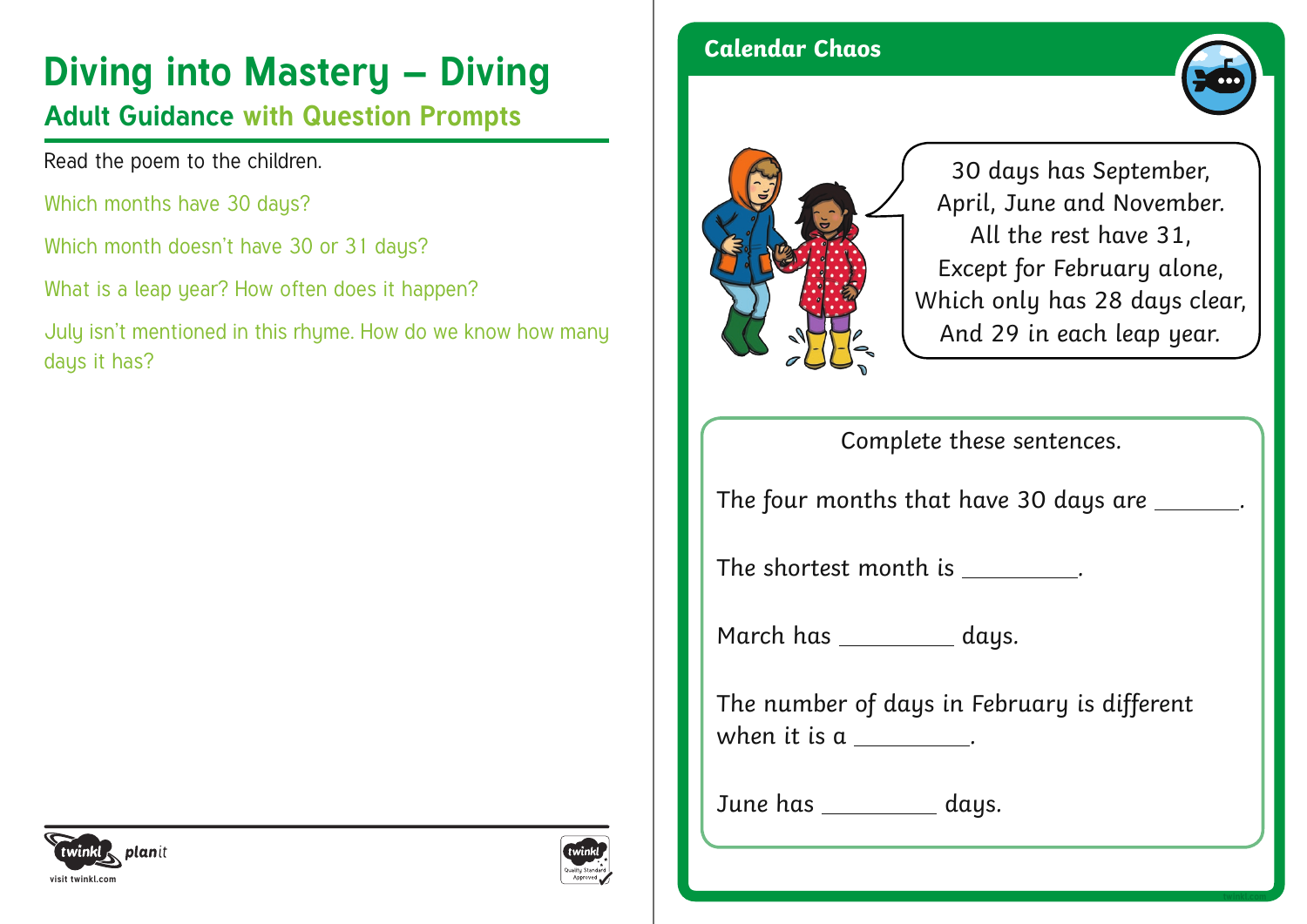## **Diving into Mastery – Deeper**

#### **Adult Guidance with Question Prompts**

It may be useful to have access to calendars for July from the current and next year for children to look at.

#### Is July the same length every year?

What day does July start in this example? What day does it finish? Could July ever start and finish on the same day of the week? Why not?

Do you think that July always starts on the same day every year? How could we check?

How many Mondays are in this example? How many Thursdays? Do you think this is the case every year? What causes this to change?



**Calendar Chaos**



#### **Always, Sometimes, Never**

July has 31 days.

July starts and finishes on the same day of the week.

July starts on a Wednesday.

July has five Thursdays.